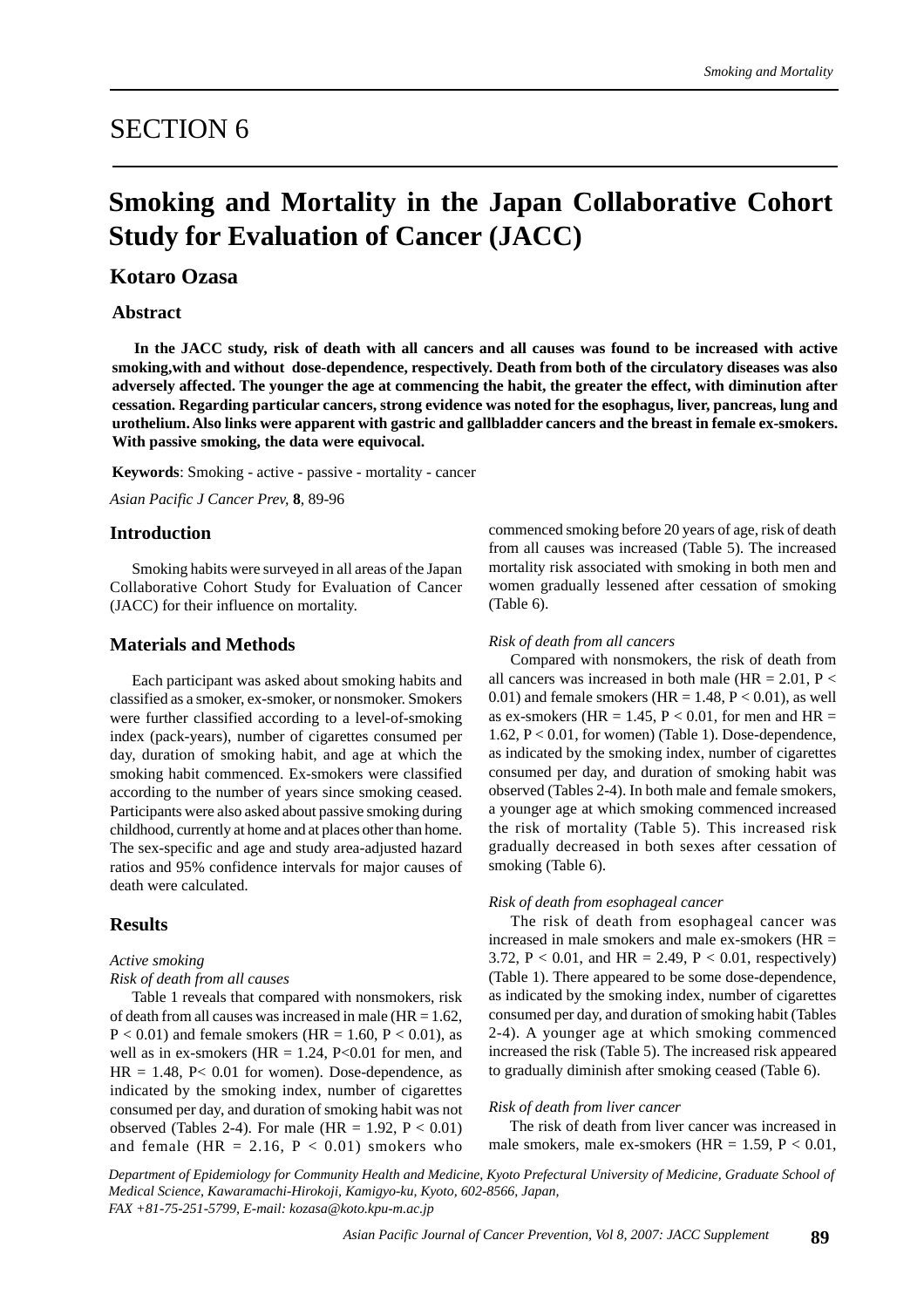#### *Kotaro Ozasa*

| Observed                        |                   |                    | Nonsmoker |                  | Current smoker           |                  | Ex-smoker                       |
|---------------------------------|-------------------|--------------------|-----------|------------------|--------------------------|------------------|---------------------------------|
| person- /Male<br>years / Female |                   | 116,086<br>659,899 |           |                  | 291,944<br>38,182        |                  | 140,717<br>11,146               |
|                                 |                   |                    |           |                  |                          |                  |                                 |
|                                 | ICD <sub>10</sub> | No                 | $\rm{HR}$ | $\rm No$         | HR (95%CI)               | N <sub>o</sub>   | HR (95%CI)                      |
| Male                            |                   |                    |           |                  |                          |                  |                                 |
| All causes                      |                   | 1,497              | 1.00      | 5259             | $1.62$ (1.53, 1.72)**    | 2737             | $1.24(1.16, 1.32)$ **           |
| All cancers                     | C00-97            | 476                | 1.00      | 2175             | $2.03(1.84, 2.25)$ **    | 1021             | $1.45(1.30, 1.61)$ **           |
| Esophagus                       | C15               | 12                 | 1.00      | 99               | $3.72(2.04, 6.79)$ **    | 39               | $2.49(1.30, 4.78)$ **           |
| Stomach                         | C16               | 118                | 1.00      | 397              | $1.47(1.19, 1.80)$ **    | 211              | $1.22(0.97, 1.53)^{*}$          |
| Colon                           | C18               | 37                 | 1.00      | 95               | 1.18(0.80, 1.72)         | 68               | 1.27(0.85, 1.91)                |
| Rectum                          | $C19-20$          | $28\,$             | 1.00      | 86               | 1.31(0.85, 2.01)         | 38               | 0.95(0.58, 1.56)                |
| Liver                           | C <sub>22</sub>   | 61                 | 1.00      | 237              | $1.59(1.20, 2.12)$ **    | 141              | $1.48$ $(1.09, 2.00)$ *         |
| Gall bladder                    | C <sub>23</sub>   | 8                  | 1.00      | 36               | $2.25(1.04, 4.87)^*$     | 23               | 1.96(0.87, 4.40)                |
| Pancreas                        | C <sub>25</sub>   | 30                 | 1.00      | 119              | $1.79$ $(1.20, 2.68)$ ** | 63               | $1.47(0.94, 2.27)^{*}$          |
| Lung                            | C33-34            | 58                 | 1.00      | 623              | 4.94 (3.77, 6.47)**      | 186              | $2.20(1.63, 2.96)$ **           |
| Prostate                        | C61               | 29                 | 1.00      | 76               | 1.35(0.88, 2.09)         | 48               | 1.06(0.66, 1.68)                |
| Kidney                          | C64               | 6                  | 1.00      | $27\,$           | 1.91(0.78, 4.67)         | 10               | 1.09(0.39, 3.03)                |
| Urothelial tract                | C65-67            | 7                  | 1.00      | 56               | $3.79(1.72, 8.37)$ **    | 23               | $2.11(0.90, 4.94)$ <sup>+</sup> |
| Non-Hodgkin's lymphoma C82-85   |                   | $20\,$             | 1.00      | 45               | 1.01(0.60, 1.73)         | 23               | 0.82(0.45, 1.50)                |
| Multiple myeloma                | C90               | $\overline{9}$     | 1.00      | 20               | 0.99(0.44, 2.19)         | 14               | 1.11 (0.48, 2.59)               |
| Myeloid leukemia                | C92               | 5                  | 1.00      | 20               | 1.59(0.59, 4.27)         | 18               | $2.71(0.99, 7.36)^{*}$          |
| Ischemic heart disease          | $I20-25$          | 83                 | 1.00      | 350              | $1.92(1.51, 2.44)$ **    | 184              | $1.46(1.13, 1.90)$ **           |
| Cerebrovascular disease         | I60-69            | 234                | 1.00      | 630              | $1.30(1.12, 1.52)$ **    | 346              | 1.01(0.86, 1.20)                |
| Female                          |                   |                    |           |                  |                          |                  |                                 |
| All causes                      |                   | 5,246              | 1.00      | 462              | $1.60(1.45, 1.76)$ **    | 179              | $1.48(1.27, 1.72)$ **           |
| All cancers                     | C00-97            | 1,737              | 1.00      | 142              | $1.48(1.25, 1.76)$ **    | 60               | $1.62$ $(1.25, 2.11)$ **        |
| Esophagus                       | C15               | $30\,$             | 1.00      | $\sqrt{2}$       | 1.76(0.40, 7.62)         | $\mathbf{1}$     | 2.50(0.32, 19.0)                |
| Stomach                         | C16               | 301                | 1.00      | 14               | 0.86(0.50, 1.48)         | $\overline{7}$   | 1.07(0.50, 2.28)                |
| Colon                           | C18               | 168                | 1.00      | $\sqrt{6}$       | 0.67(0.29, 1.53)         | $\boldsymbol{7}$ | $2.05(0.95, 4.41)^{+}$          |
| Rectum                          | $C19-20$          | 68                 | 1.00      | $\sqrt{5}$       | 1.31(0.52, 3.29)         | $\mathbf{1}$     | 0.68(0.09, 4.95)                |
| Liver                           | C22               | 160                | 1.00      | 18               | $1.95(1.19, 3.19)$ **    | $\mathfrak{Z}$   | 0.76(0.24, 2.39)                |
| Gall bladder                    | C <sub>23</sub>   | 65                 | 1.00      | $\boldsymbol{7}$ | 1.92(0.87, 4.22)         | $\overline{2}$   | 1.51(0.36, 6.21)                |
| Pancreas                        | C <sub>25</sub>   | 169                | 1.00      | 13               | 1.41(0.80, 2.48)         | 9                | 2.73 (1.39, 5.38)**             |
| Lung                            | C33-34            | 173                | 1.00      | 39               | $4.25(2.98, 6.05)$ **    | $\,8$            | $2.19(1.07, 4.48)^*$            |
| <b>Breast</b>                   | C50               | 79                 | 1.00      | $\boldsymbol{7}$ | 1.43(0.65, 3.11)         | $\boldsymbol{7}$ | 4.79 (2.18, 10.5)**             |
| Cervix uteri                    | C <sub>53</sub>   | 30                 | 1.00      | $\mathfrak{Z}$   | 1.58(0.47, 5.21)         | $\boldsymbol{0}$ | NA                              |
| Kidney                          | C64               | 12                 | 1.00      | $\,1$            | 1.63(0.21, 12.66)        | $\boldsymbol{0}$ | NA                              |
| Urothelial tract                | $C65-67$          | 33                 | 1.00      | $\mathfrak{Z}$   | 1.55(0.47, 5.08)         | $\mathbf{1}$     | 1.22(0.16, 9.03)                |
| Non-Hodgkin's lymphoma C82-85   |                   | 47                 | 1.00      | $\sqrt{2}$       | 0.85(0.20, 3.54)         | $\overline{3}$   | $3.56(1.09, 11.6)^*$            |
| Multiple myeloma                | C90               | 41                 | 1.00      | $\sqrt{2}$       | 0.86(0.20, 3.60)         | $\mathbf{1}$     | 1.08(0.14, 7.96)                |
| Myeloid leukemia                | C92               | 22                 | 1.00      | $\mathfrak{Z}$   | 2.22(0.66, 7.47)         | $\mathbf{1}$     | 2.01(0.26, 15.1)                |
| Ischemic heart disease          | $I20-25$          | 310                | 1.00      | 47               | $2.65$ $(1.95, 3.62)$ ** | 13               | $1.63(0.93, 2.85)^+$            |
| Cerebrovascular disease         | I60-69            | 850                | 1.00      | 71               | $1.53(1.20, 1.96)$ **    | 20               | 1.03(0.66, 1.61)                |

## **Table 1. Hazard ratios (HRs)# and 95% Confidence Intervals (95% CI) for Selected Causes of Death from Cigarette Smoking**

# Adjusted for age, area of study. Significance level: \*\* p<0.01, \* p<0.05, + p<0.1 NA: not applicable

and HR = 1.48,  $P < 0.05$ , respectively), and in female smokers (HR =  $1.95$ , P < 0.01) (Table 1). Dosedependency, as indicated by smoking index, number of consumed cigarettes a day, and duration of smoking habit was not clearly observed, although younger age at which smoking commenced increased the risk of death from liver cancer (Tables 2-5). In ex-smokers, the time interval in years since smoking ceased was not associated with altered risk of death from liver cancer (Table 6).

# *Risk of death from pancreatic cancer*

 The risk of death from pancreatic cancer was increased in male smokers ( $HR = 1.79$ ,  $P < 0.01$ ) and in female exsmokers (HR =  $2.73$ , P < 0.01) (Table 1). There was a trend to dose-dependency, as indicated by smoking index and number of cigarettes consumed per day (Tables 2, 3).

## *Risk of death from lung cancer*

 The risk of death from lung cancer was increased in both male and female smokers ( $HR = 4.94, P < 0.01$ , and  $HR = 2.20$ ,  $P < 0.01$ , respectively), compared with nonsmokers, and also in ex-smokers  $(HR = 2.20, P < 0.01,$ for men and  $HR = 2.19$ ,  $P < 0.01$ , for women) (Table 1). In males, a clear dose-dependency was observed, as indicated by the smoking index (HR =  $7.85$ ,  $P < 0.01$ , for 60+ pack-year), number of cigarettes consumed per day  $(HR = 7.37, P < 0.01,$  for 25+ cigarettes), and duration of smoking habit (HR =  $5.62$ , P < 0.01, for 40+ years) (Tables 2-4). Increased risk of death from lung cancer was observed for men  $(HR = 6.09, P < 0.01)$  and women  $(HR)$  $= 14.48$ ,  $P < 0.01$ ) who commenced smoking before 20 years of age (Table 5). However, the increased risk gradually diminished after smoking ceased (Table 6).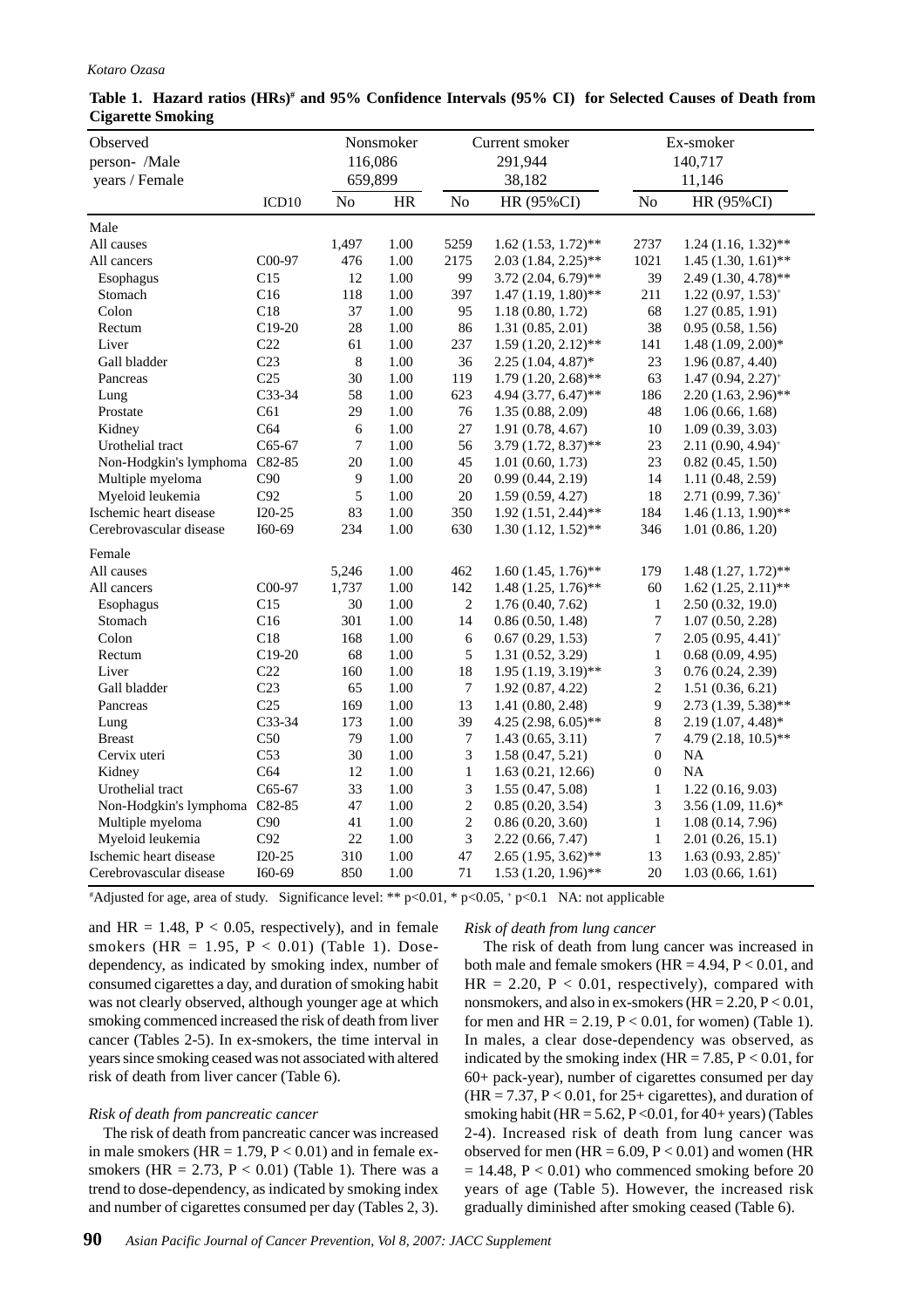## **Table 2. Hazard Ratios (HRs)# and 95% Confidence Intervals (95% CI) for Smoking Index in Smokers, Compared to Nonsmokers**

|                         |                     |                   |          |    |                                        |    | Smoking index (pack-years) in smokers                                     |              |                                      |    |                                        |
|-------------------------|---------------------|-------------------|----------|----|----------------------------------------|----|---------------------------------------------------------------------------|--------------|--------------------------------------|----|----------------------------------------|
| Observed                |                     | <b>Nonsmokers</b> |          |    | $<$ 20                                 |    | 20-39                                                                     |              | $40 - 59$                            |    | $60+$                                  |
| person /Male            |                     |                   | 116,086  |    | 42,329                                 |    | 138,699                                                                   |              | 70,423                               |    | 23,069                                 |
| -years /Female          |                     |                   | 659,899  |    | 23,338                                 |    | 8,656                                                                     |              | 1,756                                |    | 692                                    |
| Site                    | ICD <sub>10</sub>   | No                | HR       | No | HR (95% CI)                            | No | HR (95% CI)                                                               | No           | HR (95% CI)                          | No | HR (95% CI)                            |
| Male                    |                     |                   |          |    |                                        |    |                                                                           |              |                                      |    |                                        |
| All causes              |                     | 1,497 1.00        |          |    |                                        |    | 545 1.55 (1.40, 1.77)** 2101 1.58 (1.47, 1.69)** 1707 1.61 (1.50, 1.72)** |              |                                      |    | 582 1.85 (1.68, 2.04)**                |
| All cancers             | C <sub>0</sub> 0-97 |                   | 476 1.00 |    |                                        |    | 192 1.59 (1.34, 1.89)** 865 1.93 (1.72, 2.19)**                           |              | 727 2.15 (1.92, 2.42)**              |    | 253 2.48 (2.13, 2.90)**                |
| Esophagus               | C15                 |                   | 12 1.00  |    | $7\quad 2.01\ (0.78, 5.13)$            |    | 53 4.42 (2.35, 8.31)**                                                    |              | $24$ 3.05 (1.52, 6.12)**             |    | $10\quad 4.38\ (1.88, 10.2)$ **        |
| Stomach                 | C16                 |                   | 118 1.00 |    | 45 1.52 (1.07, 2.14)*                  |    | $164$ 1.47 (1.16, 1.87)**                                                 |              | $120$ 1.41 (1.09, 1.82)**            |    | 40 1.57 $(1.09, 2.25)^*$               |
| Colon                   | C18                 |                   | 37 1.00  |    | $11 \quad 1.08 \ (0.55, 2.14)$         |    | 41 1.14 (0.73, 1.79)                                                      |              | 28 1.12 (0.68, 1.84)                 |    | $7\quad0.89\ (0.39, 2.01)$             |
| Rectum                  | $C19-20$            |                   | 28 1.00  |    | $10\quad 1.28\ (0.61, 2.65)$           |    | 32 1.12 (0.67, 1.87)                                                      |              | 34 1.81 (1.09, 2.99)*                |    | $6\quad 1.03\ (0.42, 2.51)$            |
| Liver                   | C <sub>22</sub>     |                   | 61 1.00  |    | $29 \quad 1.66 \quad (1.06, 2.59)^*$   |    | $105 \quad 1.62 \ (1.18, 2.23)$ **                                        |              | 53 1.18 (0.81, 1.72)                 |    | 26 1.81 (1.14, 2.87)*                  |
| Gall bladder C23        |                     | 8                 | 1.00     |    | 2 1.07 (0.22, 5.08)                    |    | $11 \quad 1.60 \ (0.64, 4.01)$                                            |              | $16\quad 2.89\ (1.23, 6.79)^*$       |    | $3\quad1.88\ (0.49, 7.18)$             |
| Pancreas                | C <sub>25</sub>     |                   | 30 1.00  |    | $13 \quad 1.73 \quad (0.90, 3.35)^{+}$ |    | 47 1.69 $(1.06, 2.70)^*$                                                  |              | 43 2.01 (1.26, 3.23)**               |    | $13 \quad 2.01 \ (1.04, 3.87)^*$       |
| Lung                    | C33-34              |                   | 58 1.00  |    | $34$ 2.43 (1.59, 3.73)**               |    | 209 3.97 (2.96, 5.32)**                                                   |              | 249 6.10 (4.58, 8.13)**              |    | 95 7.85 (5.65, 10.9)**                 |
| Prostate                | C61                 |                   | 29 1.00  |    | $4\quad 0.71\ (0.25, 2.04)$            |    | $33 \quad 1.58 \ (0.95, 2.62)^+$                                          |              | 27 1.41 (0.83, 2.40)                 |    | $7\quad1.32\ (0.57, 3.05)$             |
| Kidney                  | C64                 |                   | 6 1.00   |    | $1\quad 0.68\ (0.08, 5.70)$            |    | $12 \quad 2.10 \quad (0.78, 5.69)$                                        |              | 8 1.84 (0.63, 5.33)                  |    | $5\,3.69\,(1.11, 12.2)^*$              |
| Urothelium              | $C65-67$            |                   | 7 1.00   |    | $5\quad 3.16\ (0.99, 10.1)^+$          |    | 18 2.97 (1.23, 7.19)*                                                     |              | 26 5.04 (2.17, 11.7)**               |    | $5\text{ }3.23\text{ } (1.01, 10.3)^*$ |
| Non-Hodgkin's lymphoma  |                     |                   |          |    |                                        |    |                                                                           |              |                                      |    |                                        |
|                         | C82-85              |                   | 20 1.00  |    | $5\quad 1.04\ (0.38, 2.82)$            |    | 22 1.23 (0.66, 2.30)                                                      |              | $12 \quad 0.94 \quad (0.45, 1.93)$   |    | $4\quad1.04\ (0.35, 3.07)$             |
| Myeloma                 | C90                 | 9                 | 1.00     |    | $1\quad 0.42\ (0.05, 3.34)$            |    | $11 \quad 1.25 \ (0.51, 3.05)$                                            |              | 4 $0.66(0.20, 2.16)$                 |    | $4\quad 2.09\ (0.63, 6.89)$            |
| Leukemia                | C92                 |                   | 5 1.00   |    | $0$ N.A                                |    | 11 2.42 (0.76, 7.68)                                                      |              | 5 1.99 (0.53, 7.50)                  |    | $4\quad 5.18\ (1.27, 21.0)^*$          |
| Ischemic heart disease  |                     |                   |          |    |                                        |    |                                                                           |              |                                      |    |                                        |
|                         | $I20-25$            |                   | 83 1.00  |    | $37 \quad 1.93 \quad (1.30, 2.86)$ **  |    | 138 1.90 (1.44, 2.51)**                                                   |              | $117 \quad 1.96 \ (0.47, 2.60)^{**}$ | 39 | $2.16(1.47, 3.17)$ **                  |
| Cerebrovascular disease |                     |                   |          |    |                                        |    |                                                                           |              |                                      |    |                                        |
|                         | $I60-69$            |                   | 234 1.00 | 69 | $1.35(1.03, 1.77)^*$                   |    | $275$ 1.40 (1.18, 1.68)** 179 1.40 (1.18, 1.68)**                         |              |                                      |    | 62 1.35 $(1.02, 1.79)^*$               |
| Female                  |                     |                   |          |    |                                        |    |                                                                           |              |                                      |    |                                        |
| All causes              |                     | 5,246 1.00        |          |    | $205$ 1.39 (1.21, 1.60)**              |    | $151 \quad 2.00 \ (1.70, 2.36)^{**}$                                      |              | 44 1.75 (1.30, 2.36)**               |    | $19 \quad 2.21 \quad (1.40, 3.46)$ **  |
| All cancers             | C00-97 1,737 1.00   |                   |          |    | 69 1.32 $(1.04, 1.68)^*$               |    | 48 1.96 (1.47, 2.62)**                                                    | 14           | $2.02(1.19, 3.44)$ **                | 2  | 0.83(0.20, 3.35)                       |
| Esophagus               | C15                 |                   | 30 1.00  |    | $1\quad1.66\ (0.22, 12.6)$             |    | $1\quad 3.39\ (0.44, 25.7)$                                               |              | $0$ NA                               |    | $0$ NA                                 |
| Stomach                 | C16                 |                   | 301 1.00 | 6  | 0.71(0.31, 1.59)                       |    | $6\quad 1.42\ (0.63, 3.20)$                                               | 1            | 0.79(0.29, 2.13)                     |    | $0$ NA                                 |
| Colon                   | C18                 |                   | 168 1.00 |    | $3$ 0.61 (0.19, 1.91)                  |    | $3\quad 1.35\ (0.43, 4.27)$                                               |              | $0$ NA                               |    | $0$ NA                                 |
| Rectum                  | $C19-20$            |                   | 68 1.00  |    | $2\quad 0.95\ (0.23, 3.91)$            |    | $2\;2.05\;(0.49, 8.45)$                                                   |              | $1\quad 3.57\ (0.48, 26.2)$          |    | $0$ NA                                 |
| Liver                   | C22                 |                   | 160 1.00 |    | $5\quad 1.00\ (0.41, 2.44)$            |    | $6\quad 2.47\ (1.09, 5.62)^*$                                             |              | $3\quad 4.28\ (1.35, 13.6)^*$        | 1  | 4.62(0.64, 33.2)                       |
| Gall bladder C23        |                     |                   | 65 1.00  |    | 4 1.99 (0.72, 5.49)                    |    | $1\quad1.08\ (0.15, 7.82)$                                                |              | $0$ NA                               |    | $0$ NA                                 |
| Pancreas                | C <sub>25</sub>     |                   | 169 1.00 |    | 10 1.97 (1.04, 3.75)*                  |    | $2\; 0.87\; (0.21, 3.55)$                                                 |              | $0$ NA                               |    | $0$ NA                                 |
| Lung                    | $C33-34$            |                   | 173 1.00 |    | $16$ 3.18 (1.90, 5.33)**               |    | 18 7.84 (4.78, 12.9)**                                                    |              | $2, 3.06$ (0.75, 12.4)               | 1  | 4.52(0.63, 32.4)                       |
| <b>Breast</b>           | C50                 |                   | 79 1.00  |    | 5 1.69 (0.68, 4.21)                    |    | 2 1.72 (0.42, 7.02)                                                       |              | $0$ NA                               |    | $0$ NA                                 |
| Cervix uteri C53        |                     |                   | 30 1.00  |    | $1\quad0.93\ (0.12, 6.90)$             |    | 2 4.17 (0.98, 17.6) <sup>+</sup>                                          |              | $0$ NA                               |    | $0$ NA                                 |
| Kidney                  | C64                 |                   | 12 1.00  |    | $1\quad 2.93\ (0.37, 22.9)$            |    | $0$ N.A                                                                   |              | $0$ NA                               |    | $0$ NA                                 |
| Urothelium              | $C65-67$            |                   | 33 1.00  |    | 2 2.13 (0.50, 8.92)                    |    | $1 \quad 1.78 \quad (0.24, 13.2)$                                         |              | $0$ NA                               |    | $0$ NA                                 |
| Non-Hodgkin's lymphoma  |                     |                   |          |    |                                        |    |                                                                           |              |                                      |    |                                        |
|                         | $C82-85$            |                   | 47 1.00  |    | $1\quad 0.71\ (0.09, 5.20)$            |    | $1\quad1.82\ (0.24, 13.3)$                                                |              | $0$ NA                               |    | $0$ NA                                 |
| Myeloma                 | C90                 |                   | 41 1.00  |    | $1\quad0.83\ (0.11, 6.09)$             |    | $0$ N.A                                                                   | $\mathbf{1}$ | $5.79(0.78, 42.9)^+$                 |    | $0$ NA                                 |
| Leukemia                | C92                 |                   | 22 1.00  |    | $2\; 2.62\; (0.61, 11.3)$              |    | $1\quad 3.03\ (0.40, 22.7)$                                               |              | $0$ NA                               |    | $0$ NA                                 |
| Ischemic heart disease  |                     |                   |          |    |                                        |    |                                                                           |              |                                      |    |                                        |
|                         | $I20-25$            |                   | 310 1.00 |    | $19 \quad 2.28 \quad (1.43, 3.63)$ **  |    | $16$ 3.56 (2.14, 5.91)**                                                  |              | $6\quad 3.30\ (1.46, 7.45)^{**}$     |    | $2, 3.15$ (0.78, 12.7)                 |
| Cerebrovascular disease |                     |                   |          |    |                                        |    |                                                                           |              |                                      |    |                                        |
|                         | $I60-69$            |                   | 850 1.00 |    | 29 1.27 (0.88, 1.85)                   |    | $24$ 2.00 (1.33, 3.01)**                                                  |              | $6$ 1.39 (0.62, 3.11)                |    | 4 2.55 $(0.95, 6.85)^+$                |
|                         |                     |                   |          |    |                                        |    |                                                                           |              |                                      |    |                                        |

# Adjusted for age and area of study. Significance level: \*\* p<0.01, \* p<0.05, + p<0.1 NA: not applicable

## *Risk of death from urothelial cancer*

 The risk of death from urothelial cancer was increased in male smokers (HR =  $3.79$ , P < 0.01), compared with nonsmokers (Table1). A trend to dose-dependency, as indicated by smoking index, number of cigarettes consumed per day, and duration of smoking habit was observed (Tables 2-4). Commencing smoking earlier than 20 years of age also resulted in increased risk of death from urothelial cancer (HR =  $5.45$ , P < 0.01) (Table 5).

### *Risk of death from cancers at other sites*

 In male smokers, there was an increased risk of death from stomach cancer (HR = 1.47,  $P < 0.01$ ,) and gall bladder cancer (HR =  $2.25$ , P < 0.05) (Table 1). Female ex-smokers had increased risk of death from breast cancer  $(HR = 4.79, P < 0.01)$  and non-Hodgkin's lymphoma (HR

 $= 3.56$ ,  $P < 0.05$ ). For these cancers, there was a trend to dose-dependency, as indicated by smoking index and number of cigarettes consumed per day (Tables 2, 3).

### *Risk of death from circulatory diseases*

 The risk of death from ischemic heart disease was increased in both male smokers and ex-smokers (HR = 1.92, P < 0.05, and HR = 1.46, P < 0.01, respectively), and in female smokers ( $HR = 2.65$ ,  $P < 0.01$ ) (Table 1). In male (HR = 1.30, P < 0.01) and female (HR = 1.53, P < 0.01) smokers, risk of death from cerebrovascular disease was increased. Dose-dependence, as indicated by number of cigarettes consumed per day, was observed for both ischemic heart and cerebrovascular disease, but was not clearly observed using the smoking index and duration of smoking as an indicator of dose (Tables 2-4).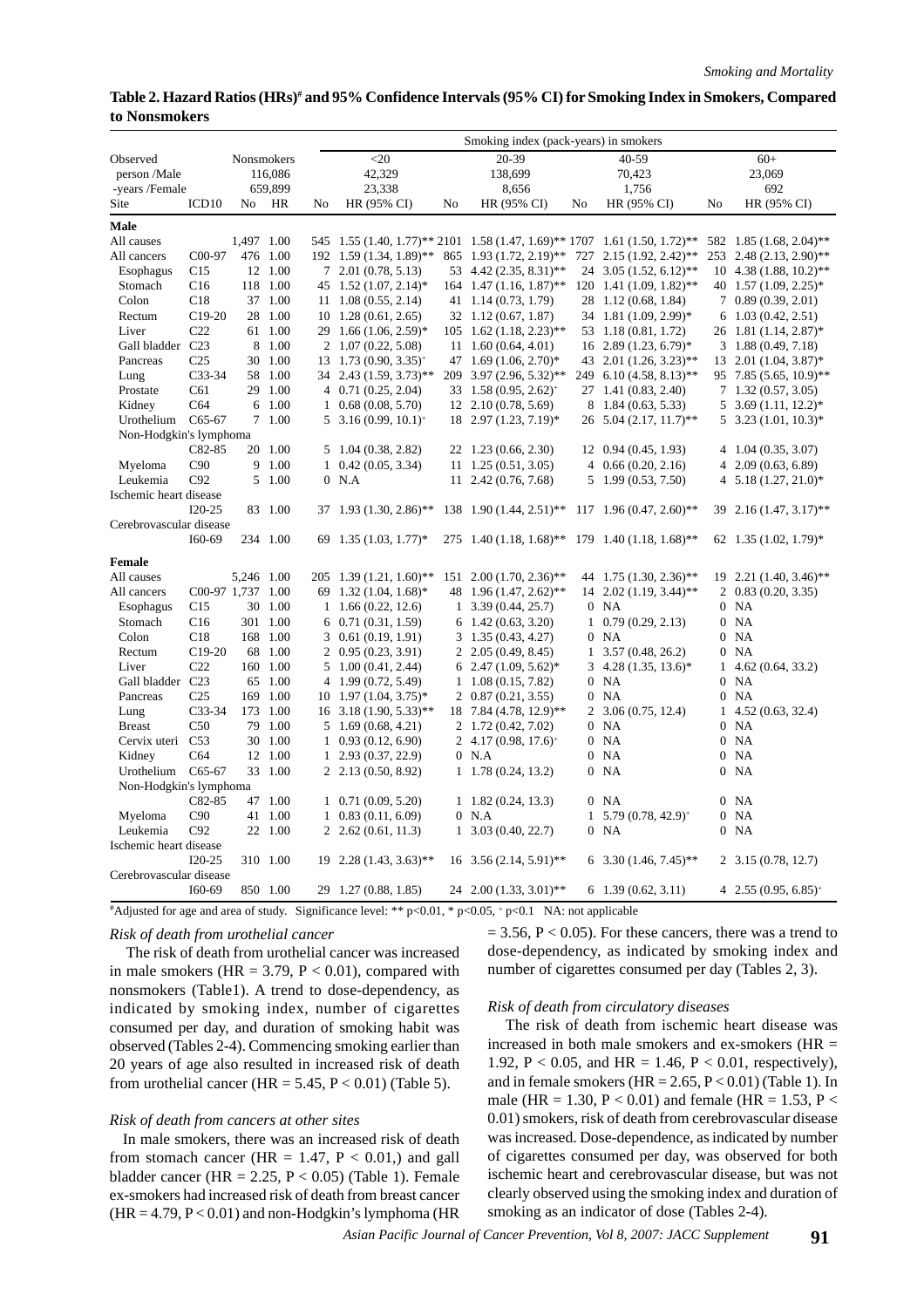|                         |                   | Number of cigarettes consumed per day in smokers |            |                |                               |    |                                       |    |                             |
|-------------------------|-------------------|--------------------------------------------------|------------|----------------|-------------------------------|----|---------------------------------------|----|-----------------------------|
| Observed                |                   |                                                  | Nonsmokers |                | <15                           |    | 15-24                                 |    | $25+$                       |
| person- /Male           |                   |                                                  | 116,086    |                | 51,774                        |    | 157,164                               |    | 78,968                      |
| years / Female          |                   |                                                  | 659,899    |                | 20,199                        |    | 13,662                                |    | 2,679                       |
|                         | ICD <sub>10</sub> | No                                               | <b>HR</b>  | N <sub>0</sub> | HR (95%CI)                    | No | HR (95%CI)                            | No | HR (95%CI)                  |
| <b>Male</b>             |                   |                                                  |            |                |                               |    |                                       |    |                             |
| All causes              |                   | 1,497                                            | 1.00       |                | $1267$ 1.58 (1.46, 1.70)**    |    | 2913 1.61 (1.51, 1.72)**              |    | 998 1.71 (1.57, 1.85)**     |
| All cancers             | C00-97            | 476                                              | 1.00       |                | 422 1.68 (1.47, 1.92)**       |    | 1260 2.12 (1.91, 2.36)**              |    | 457 2.23 (1.96, 2.55)**     |
| Esophagus               | C15               | 12                                               | 1.00       |                | $20\,3.43\,(1.67, 7.03)$ **   |    | 61 4.05 (2.17, 7.54)**                |    | $16\;2.80\,(1.31, 6.01)$ ** |
| Stomach                 | C16               | 118                                              | 1.00       |                | 87 1.38 (1.05, 1.83)*         |    | $235$ 1.56 (1.25, 1.95)**             |    | 66 1.26 (0.92, 1.71)        |
| Colon                   | C18               | 37                                               | 1.00       |                | 25 1.29 (0.77, 2.15)          |    | 49 1.08 (0.70, 1.66)                  |    | 19 1.13 (0.64, 1.99)        |
| Rectum                  | $C19-20$          | 28                                               | 1.00       |                | 16 1.14 (0.61, 2.11)          |    | 53 1.49 (0.94, 2.37) <sup>+</sup>     |    | $16$ 1.16 (0.62, 2.18)      |
| Liver                   | C22               | 61                                               | 1.00       |                | 50 1.61 $(1.10, 2.34)^*$      |    | 134 1.62 (1.20, 2.20)**               |    | 46 1.35 (0.91, 1.99)        |
| Gall bladder            | C <sub>23</sub>   | 8                                                | 1.00       |                | $6\quad 1.38\ (0.48, 4.00)$   |    | $21 \quad 2.30 \quad (1.01, 5.24)^*$  |    | $8\,3.07\,(1.11, 8.48)^*$   |
| Pancreas                | C <sub>25</sub>   | 30                                               | 1.00       |                | 22 1.34 (0.77, 2.34)          |    | 70 1.87 (1.21, 2.88)**                |    | 26 2.04 (1.19, 3.50)**      |
| Lung                    | C33-34            | 58                                               | 1.00       |                | 96 3.12 (2.25, 4.33)**        |    | 356 5.12 (3.87, 6.76)**               |    | 164 7.37 (5.43, 10.0)**     |
| Prostate                | C61               | 29                                               | 1.00       |                | 17 1.06 (0.58, 1.94)          |    | 47 1.59 $(0.99, 2.55)^+$              |    | 12 1.56 (0.78, 3.13)        |
| Kidney                  | C64               | 6                                                | 1.00       |                | $6$ 1.86 (0.59, 5.78)         |    | 14 1.88 (0.71, 4.93)                  |    | 6 2.31 (0.72, 7.44)         |
| Urothelium              | $C65-67$          | 7                                                | 1.00       |                | 8 2.01 (0.73, 5.57)           |    | 40 4.67 (2.08, 10.5)**                |    | $7\;2.70\,(0.93, 7.89)^+$   |
| Non-Hodgkin's lymphoma  |                   |                                                  |            |                |                               |    |                                       |    |                             |
|                         | C82-85            | 20                                               | 1.00       |                | $6\quad0.59\ (0.24, 1.49)$    |    | 30 1.25 (0.70, 2.21)                  |    | 9 1.06 (0.47, 2.39)         |
| Myeloma                 | C90               | 9                                                | 1.00       |                | $3\quad0.66\ (0.18, 2.47)$    |    | 10 0.91 (0.36, 2.26)                  |    | 7 1.70 (0.61, 4.75)         |
| Leukemia                | C92               | 5                                                | 1.00       |                | $3\quad1.22\ (0.29, 5.13)$    |    | $10$ 1.53 $(0.52, 4.51)$              |    | 7 2.59 (0.79, 8.42)         |
| Ischemic heart disease  |                   |                                                  |            |                |                               |    |                                       |    |                             |
|                         | $I20-25$          | 83                                               | 1.00       |                | 79 1.75 (1.28, 2.38)          |    | 197 1.95 (1.51, 2.53)**               |    | 70 2.12 (1.53, 2.94)**      |
| Cerebrovascular disease |                   |                                                  |            |                |                               |    |                                       |    |                             |
|                         | I60-69            | 234                                              | 1.00       |                | $187$ 1.48 (1.22, 1.79) **    |    | 339 1.25 (1.06, 1.48)**               |    | 97 1.20 (0.94, 1.53)        |
| Female                  |                   |                                                  |            |                |                               |    |                                       |    |                             |
| All causes              |                   | 5,246                                            | 1.00       |                | 254 1.50 (1.32, 1.70)**       |    | 157 1.81 (1.54, 2.13)**               |    | 34 2.14 (1.52, 3.00)**      |
| All cancers             | C00-97            | 1,737                                            | 1.00       |                | 84 1.54 (1.23, 1.92)**        |    | 47 1.52 (1.13, 2.03)**                |    | $7\;1.28\; (0.61, 2.70)$    |
| Esophagus               | C15               | 30                                               | 1.00       |                | $1\quad1.41\ (0.18, 10.6)$    |    | $1\quad 3.03\ (0.40, 22.95)$          |    | $0$ NA                      |
| Stomach                 | C16               | 301                                              | 1.00       |                | $9\; 0.96\; (0.49, 1.87)$     |    | $4\quad 0.79\ (0.29, 2.13)$           |    | $0$ NA                      |
| Colon                   | C18               | 168                                              | 1.00       |                | $2\; 0.38\; (0.09, 1.54)$     |    | $4\quad1.46(0.54, 3.97)$              |    | $0$ NA                      |
| Rectum                  | $C19-20$          | 68                                               | 1.00       |                | 2 0.96 (0.23, 3.95)           |    | $2\; 1.51\; (0.36, 6.23)$             |    | $1\,4.27\,(0.58, 31.0)$     |
| Liver                   | C22               | 160                                              | 1.00       |                | 8 1.54 (0.75, 3.15)           |    | 8 2.59 (1.26, 5.31)**                 |    | $1\quad1.94\ (0.27, 13.9)$  |
| Gall bladder            | C <sub>23</sub>   | 65                                               | 1.00       |                | $3\quad1.44\ (0.45, 4.60)$    |    | $3\,2.61\,(0.81, 8.37)$               |    | $0$ NA                      |
| Pancreas                | C <sub>25</sub>   | 169                                              | 1.00       |                | 9 1.64 (0.84, 3.22)           |    | $3\quad1.09\ (0.34, 3.44)$            |    | $0$ NA                      |
| Lung                    | $C33-34$          | 173                                              | 1.00       |                | $25\; 4.79\; (3.13, 7.31)$ ** |    | 12 4.03 (2.23, 7.28)**                |    | 2 3.95 $(0.97, 16.0)^+$     |
| <b>Breast</b>           | C50               | 79                                               | 1.00       |                | 6 2.39 $(1.04, 5.51)^*$       |    | $1\quad 0.54\ (0.07, 3.92)$           |    | $0$ NA                      |
| Cervix uteri            | C53               | $30\,$                                           | 1.00       |                | $3\,3.02\,(0.91, 9.96)^{*}$   |    | $0$ NA                                |    | $0$ NA                      |
| Kidney                  | C64               | 12                                               | 1.00       |                | $1$ 2.72 (0.35, 21.0)         |    | $0$ NA                                |    | $0$ NA                      |
| Urothelium              | C65-67            | 33                                               | 1.00       |                | 3 2.76 $(0.84, 9.04)^+$       |    | $0$ NA                                |    | $0$ NA                      |
| Non-Hodgkin's lymphoma  |                   |                                                  |            |                |                               |    |                                       |    |                             |
|                         | $C82-85$          | 47                                               | 1.00       |                | $1$ 0.75 (0.10, 5.49)         |    | $1\quad1.29\ (0.17, 9.43)$            |    | $0$ NA                      |
| Myeloma                 | C90               | 41                                               | 1.00       |                | $1$ 0.76 (0.10, 5.54)         |    | $1$ 1.41 (0.19, 10.41)                |    | $0$ NA                      |
| Leukemia                | C92               | 22                                               | 1.00       |                | $2, 2.64$ (0.61, 11.3)        |    | 1, 2.36(0.31, 17.73)                  |    | $0$ NA                      |
| Ischemic heart disease  |                   |                                                  |            |                |                               |    |                                       |    |                             |
|                         | $I20-25$          | 310                                              | 1.00       |                | $25\;2.36\,(1.56, 3.55)**$    |    | $15 \quad 3.14 \quad (1.86, 5.31)$ ** |    | 6 5.79 $(2.57, 13.0)$ **    |
| Cerebrovascular disease | $I60-69$          | 850                                              | 1.00       |                | 32 1.15 (0.81, 1.64)          |    | 27 2.08 (1.42, 3.07)**                |    | 8 3.07 (1.53, 6.18)**       |

# Table 3. Hazard ratios (HRs)<sup>#</sup> and 95% Confidence Intervals (95% CI) for Smoking Amount in Smokers, **Compared to Nonsmokers**

# Adjusted for age, area of study. Significance level: \*\* p<0.01, \* p<0.05, + p<0.1 NA: not applicable

# *Risk of death from passive smoking*

# **Discussion**

 Influence of passive smoking on risk of death from lung cancer was evaluated in nonsmokers (Table 7). A total of 58 male and 173 female nonsmokers died from lung cancer before the end of 2003. Although passive smoking at home, for 3 hours or longer, every day, may increase the risk of lung cancer deaths amongst men (RR  $= 5.29, 95\% \text{ CI}$ ; 1.03–27.1 for two cases), all indices of passive smoking demonstrated non-significant relative risk around unity.

 Smoking is the leading cause of cancer worldwide. In most developed countries, tobacco use is linked etiologically with the development of 30% of all malignant tumors; in addition to lung cancer, tobacco consumption causes tumors of the larynx, pancreas, kidney and bladder (IARC, 2003). Smoking, in conjunction with alcohol consumption, is linked with a higher incidence of carcinoma of the oral cavity and the esophagus (IARC,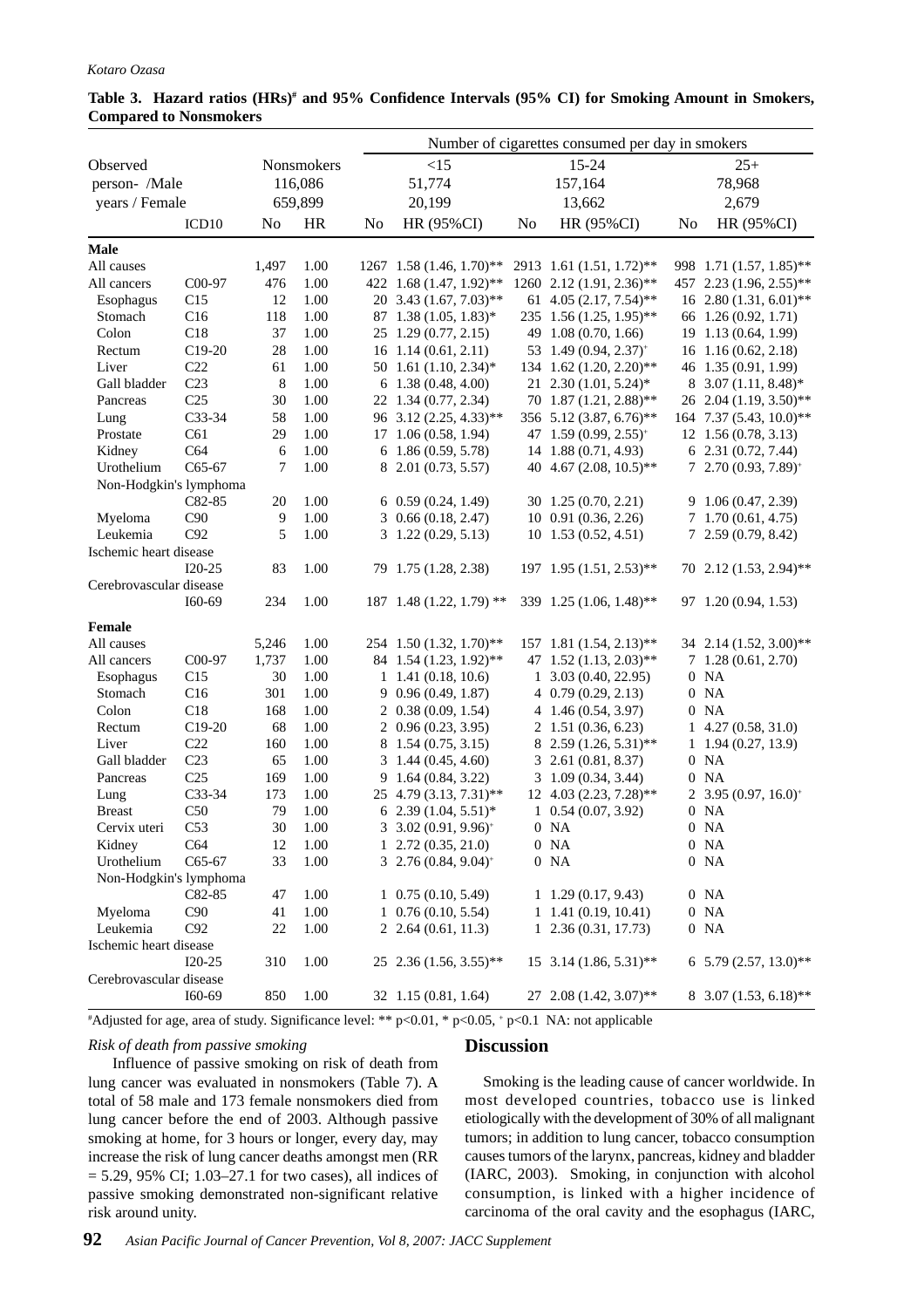|                         |                     |          |            |                |                                |    | Duration of smoking habit in smokers (years) |    |                           |
|-------------------------|---------------------|----------|------------|----------------|--------------------------------|----|----------------------------------------------|----|---------------------------|
| Observed                |                     |          | Nonsmokers |                | <25                            |    | 25-39                                        |    | $40+$                     |
| person- /Male           |                     |          | 116,086    |                | 56,568                         |    | 132,623                                      |    | 87,170                    |
| years / Female          |                     |          | 659,899    |                | 19,545                         |    | 11,535                                       |    | 3,884                     |
|                         | ICD <sub>10</sub>   | $\rm No$ | HR         | N <sub>0</sub> | HR (95%CI)                     | No | HR (95%CI)                                   | No | HR (95%CI)                |
| <b>Male</b>             |                     |          |            |                |                                |    |                                              |    |                           |
| All causes              |                     | 1,497    | 1.00       |                | 240 1.55 (1.33, 1.79)**        |    | 1524 1.62 (1.50, 1.75)**                     |    | 3207 1.61 (1.51, 1.72)**  |
| All cancers             | C <sub>0</sub> 0-97 | 476      | 1.00       |                | 82 1.13 (0.88, 1.45)           |    | 717 1.98 (1.75, 2.24)**                      |    | 1251 2.01 (1.90, 2.36)**  |
| Esophagus               | C15                 | 12       | 1.00       |                | $5\;1.63\; (0.52, 5.08)$       |    | 44 4.07 (2.10, 7.88)**                       |    | 46 3.76 (1.94, 7.29)**    |
| Stomach                 | C16                 | 118      | 1.00       |                | 18 1.09 (0.64, 1.88)           |    | 137 1.60 (1.22, 2.09)**                      |    | 219 1.45 (1.15, 1.83)**   |
| Colon                   | C18                 | 37       | 1.00       |                | 7 1.07 (0.44, 2.63)            |    | 30 1.00 (0.60, 1.67)                         |    | 50 1.16 (0.74, 1.79)      |
| Rectum                  | $C19-20$            | 28       | 1.00       |                | $4\,0.67\,(0.22, 2.08)$        |    | 36 1.43 (0.84, 2.41)                         |    | 42 1.38 (0.83, 2.27)      |
| Liver                   | C <sub>22</sub>     | 61       | 1.00       |                | $11 \quad 0.76 \ (0.38, 1.52)$ |    | $101 \quad 1.74 \quad (1.24, 2.43)$ **       |    | 105 1.47 (1.06, 2.05)*    |
| Gall bladder            | C <sub>23</sub>     | 8        | 1.00       |                | $0$ NA                         |    | 13 3.20 (1.21, 8.48)*                        |    | 19 1.73 (0.75, 3.98)      |
| Pancreas                | C <sub>25</sub>     | 30       | 1.00       |                | $7\quad1.87\ (0.75, 4.70)$     |    | 39 1.89 (1.13, 3.18)*                        |    | 70 1.79 (1.15, 2.78)**    |
| Lung                    | C33-34              | 58       | 1.00       |                | 14 1.60 (0.86, 2.97)           |    | 174 4.01 (2.94, 5.48)**                      |    | 402 5.62 (4.25, 7.45)**   |
| Prostate                | C61                 | 29       | 1.00       |                | $1\; 0.83\; (0.10, 6.42)$      |    | 12 1.10 (0.52, 2.30)                         |    | 58 1.45 (0.92, 2.27)      |
| Kidney                  | C64                 | 6        | 1.00       |                | 1, 1.10(0.11, 10.9)            |    | 8 1.71 (0.55, 5.33)                          |    | 17 2.21 (0.85, 5.73)      |
| Urothelium              | $C65-67$            | 7        | 1.00       |                | $0$ NA                         |    | 10 1.99 (0.71, 5.54)                         |    | 44 4.73 (2.09, 10.7)**    |
| Non-Hodgkin's lymphoma  |                     |          |            |                |                                |    |                                              |    |                           |
|                         | C82-85              | 20       | 1.00       |                | 2 $0.74(0.15, 3.55)$           |    | 19 1.37 (0.69, 2.73)                         |    | 22 0.96 (0.51, 1.80)      |
| Myeloma                 | C90                 | 9        | 1.00       |                | $1\; 0.58\; (0.06, 5.27)$      |    | 8 1.00 (0.36, 2.75)                          |    | 11 1.11 (0.44, 2.80)      |
| Leukemia                | C92                 | 5        | 1.00       |                | 2 0.79 (0.12, 4.98)            |    | $6$ 1.21 $(0.34, 4.35)$                      |    | 12 5.26 (1.37, 20.2)*     |
| Ischemic heart disease  |                     |          |            |                |                                |    |                                              |    |                           |
|                         | $I20-25$            | 83       | 1.00       |                | 23 3.48 (2.07, 5.84) **        |    | 108 2.40 $(1.75, 3.29)$ **                   |    | 203 1.77 (1.36, 2.29)**   |
| Cerebrovascular disease |                     |          |            |                |                                |    |                                              |    |                           |
|                         | I60-69              | 234      | 1.00       |                | 20 1.10 (0.68, 1.79)           |    | $169$ 1.35 (1.09, 1.68) **                   |    | 397 1.26 (1.07, 1.48)**   |
| <b>Female</b>           |                     |          |            |                |                                |    |                                              |    |                           |
| All causes              |                     | 5,246    | 1.00       |                | $104$ 1.34 (1.10, 1.63) **     |    | 161 1.69 $(1.44, 1.97)$ **                   |    | 157 1.81 (1.54, 2.12)**   |
| All cancers             | C <sub>0</sub> 0-97 | 1,737    | 1.00       |                | 39 1.19 (0.86, 1.64)           |    | 48 1.47 (1.10, 1.97) **                      |    | 47 2.14 (1.59, 2.87)**    |
| Esophagus               | C15                 | 30       | 1.00       |                | $0$ NA                         |    | $1, 2.60$ (0.34, 19.7)                       |    | $1, 2.79$ $(0.35, 21.7)$  |
| Stomach                 | C16                 | 301      | 1.00       |                | $2$ 0.41 (0.10, 1.67)          |    | 8 1.45 (0.72, 2.94)                          |    | $4\,0.94\,(0.35, 2.55)$   |
| Colon                   | C18                 | 168      | 1.00       |                | 4 1.39 (0.51, 3.78)            |    | $2\; 0.67\; (0.16, 2.72)$                    |    | $0$ NA                    |
| Rectum                  | $C19-20$            | 68       | 1.00       |                | 2 1.36 (0.32, 5.63)            |    | $0$ NA                                       |    | $3\,3.92\,(1.19, 12.9)^*$ |
| Liver                   | C22                 | 160      | 1.00       |                | $2\; 0.64\; (0.15, 2.59)$      |    | 8 2.53 (1.24, 5.18)*                         |    | $5\,2.28\,(0.92, 5.65)^+$ |
| Gall bladder            | C <sub>23</sub>     | 65       | 1.00       |                | 3 2.35 (0.72, 7.59)            |    | $2\;1.62\; (0.39, 6.63)$                     |    | $0$ N.A                   |
| Pancreas                | C <sub>25</sub>     | 169      | 1.00       |                | $5\quad1.66(0.67, 4.07)$       |    | 4 1.31 (0.48, 3.55)                          |    | $3\quad 1.31(0.41, 4.16)$ |
| Lung                    | C33-34              | 173      | 1.00       |                | $7\;2.16\,(1.01, 4.65)^*$      |    | 11 3.50 $(1.89, 6.46)$ **                    |    | 19 9.78 (5.93, 16.1)**    |
| <b>Breast</b>           | C50                 | 79       | 1.00       |                | 4 1.55 (0.56, 4.29)            |    | $1\; 0.67\; (0.09, 4.87)$                    |    | 2 4.28 $(1.01, 18.0)^*$   |
| Cervix uteri            | C53                 | $30\,$   | 1.00       |                | $0$ NA                         |    | $1\quad1.59(0.21, 11.79)$                    |    | 2 7.20 (1.61, 32.2)**     |
| Kidney                  | C64                 | 12       | 1.00       |                | 14.93(0.60, 40.0)              |    | $0$ NA                                       |    | $0$ NA                    |
| Urothelium              | C65-67              | 33       | 1.00       |                | $1\quad1.96(0.26, 14.7)$       |    | $0$ NA                                       |    | 2 3.23 (0.75, 13.9)       |
| Non-Hodgkin's lymphoma  |                     |          |            |                |                                |    |                                              |    |                           |
|                         | C82-85              | 47       | 1.00       |                | $1, 1.00$ $(0.13, 7.40)$       |    | $1\; 1.28\; (0.17, 9.36)$                    |    | $0$ NA                    |
| Myeloma                 | C90                 | 41       | 1.00       |                | $1\quad1.38(0.18, 10.3)$       |    | $0$ NA                                       |    | $1\;1.67\; (0.22, 12.4)$  |
| Leukemia                | C92                 | 22       | 1.00       |                | $1\quad1.88(0.24, 14.3)$       |    | $1, 2.24$ (0.30, 16.74)                      |    | 14.09(0.53, 31.7)         |
| Ischemic heart disease  | $I20-25$            | 310      | 1.00       |                | $10\;2.78\;(1.47, 5.27)$ **    |    | 15 2.73 $(1.62, 4.59)$ **                    |    | 19 2.98 (1.86, 4.78)**    |
| Cerebrovascular disease |                     |          |            |                |                                |    |                                              |    |                           |
|                         | $I60-69$            | 850      | 1.00       |                | 15 1.41 (0.84, 2.35)           |    | 29 1.96 (1.35, 2.84) **                      |    | 19 1.20 (0.76, 1.90)      |
|                         |                     |          |            |                |                                |    |                                              |    |                           |

Table 4. Hazard ratios (HRs)<sup>#</sup> and 95% Confidence Intervals (95% CI) for Duration of Smoking Habit in **Smokers, Compared to Nonsmokers**

# Adjusted for age, area of study. Significance level: \*\* p<0.01, \* p<0.05, + p<0.1 NA: not applicable

2003). In the JACC study, smoking was one of the strongest risk factors for mortality of major cancers as well as for death overall. Some statistically nonsignificant hazard ratios calculated for other cancers may be due to the small numbers of deaths in those sub-groups. Low prevalence of smoking in women may also have contributed to the finding of few significant hazard ratios for the risks of increased mortality of cancers and other causes in women. The association of smoking with various site-specific cancers has been examined for esophageal

(Sakata et al, 2005), stomach (Fujino et al, 2005a), pancreatic (Lin et al, 2002a), colon and rectal (Wakai et al, 2003), ovarian cancers (Niwa et al, 2005a), hepatocellular carcinoma (Ogimoto et al, 2004b), as well as oral and pharyngeal cancer (Ide et al, 2007). Attributable and absolute risk of death due to lung cancer according to smoking status was recently evaluated (Ando et al, 2003).

Risks associated with smoking depend both on the amount of tobacco products consumed and the duration of smoking habit. The integrated effect of these factors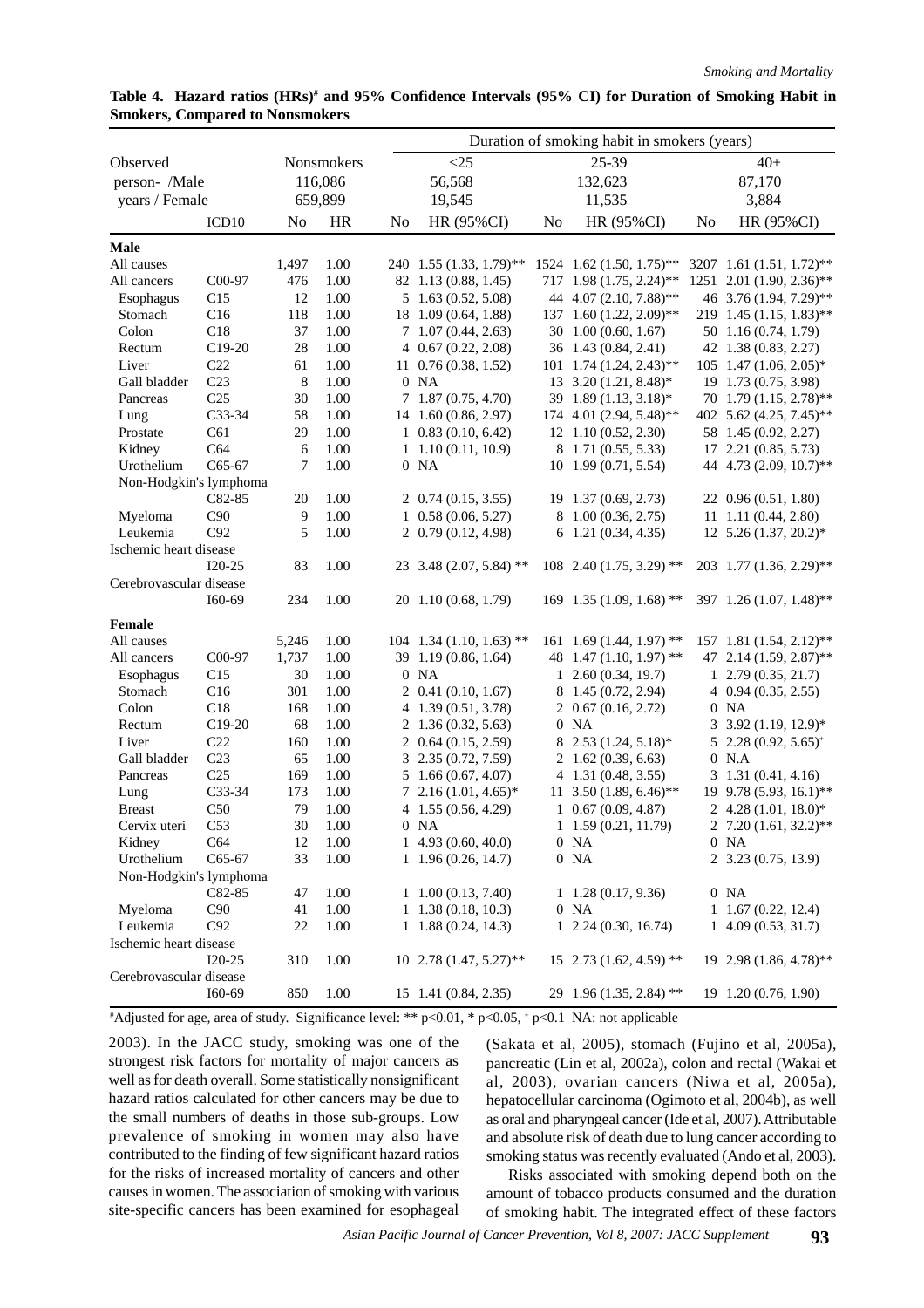| Age at which the smoking habit commenced (years) |                     |                |            |    |                                      |                |                                      |                |                                |
|--------------------------------------------------|---------------------|----------------|------------|----|--------------------------------------|----------------|--------------------------------------|----------------|--------------------------------|
| Observed                                         |                     |                | Nonsmokers |    | $<$ 20                               |                | 20-24                                |                | $25+$                          |
| person- /Male                                    |                     |                | 116,086    |    | 55,727                               |                | 173,352                              |                | 48,060                         |
| years / Female                                   |                     |                | 659,899    |    | 1,780                                |                | 8,056                                |                | 25,284                         |
|                                                  | ICD <sub>10</sub>   | N <sub>o</sub> | <b>HR</b>  | No | HR (95%CI)                           | N <sub>0</sub> | HR (95%CI)                           | N <sub>0</sub> | HR (95%CI)                     |
| Male                                             |                     |                |            |    |                                      |                |                                      |                |                                |
| All causes                                       |                     | 1,497          | 1.00       |    | 881 1.92 (1.76, 2.09)**              |                | 3071 1.62 (1.52, 1.72)**             |                | 1022 1.42 (1.31, 1.54)**       |
| All cancers                                      | C <sub>0</sub> 0-97 | 476            | 1.00       |    | 378 2.36 (2.06, 2.71)**              |                | 1267 2.02 (1.81, 2.24)**             |                | 409 1.82 (1.60, 2.08)**        |
| Esophagus                                        | C15                 | 12             | 1.00       |    | 18 4.36 (2.08, 9.17)**               |                | 58 3.62 (1.93, 6.76)**               |                | 19 3.38 $(1.64, 6.97)$ **      |
| Stomach                                          | C16                 | 118            | 1.00       |    | 72 1.79 (1.32, 2.42)**               |                | 210 1.34 (1.06, 1.68)*               |                | 92 1.65 (1.25, 2.17)**         |
| Colon                                            | C18                 | 37             | 1.00       |    | $11 \quad 0.84 \ (0.42, 1.67)$       |                | 54 1.08 (0.71, 1.65)                 |                | 22 1.30 (0.76, 2.21)           |
| Rectum                                           | $C19-20$            | 28             | 1.00       |    | 16 1.54 (0.82, 2.89)                 |                | 47 1.24 (0.77, 1.98)                 |                | 19 1.48 (0.82, 2.65)           |
| Liver                                            | C <sub>22</sub>     | 61             | 1.00       |    | 57 2.12 (1.46, 3.06)**               |                | $127$ 1.43 (1.05, 1.95)*             |                | 34 1.25 (0.82, 1.91)           |
| Gall bladder                                     | C <sub>23</sub>     | 8              | 1.00       |    | 7 3.10 $(1.09, 8.81)^*$              |                | $21 \quad 2.19 \quad (0.96, 4.99)^+$ |                | $4\quad1.04\ (0.31, 3.46)$     |
| Pancreas                                         | C <sub>25</sub>     | 30             | 1.00       |    | 18 1.84 (1.01, 3.35)*                |                | 71 1.79 (1.16, 2.76)**               |                | 27 1.96 (1.12, 3.21)*          |
| Lung                                             | C33-34              | 58             | 1.00       |    | 107 6.09 (4.40, 8.43)**              |                | 395 5.36 (4.06, 7.07)**              |                | 89 3.23 (2.32, 4.50)**         |
| Prostate                                         | C61                 | 29             | 1.00       |    | $13 \quad 2.11 \quad (1.07, 4.15)^*$ |                | 44 1.46 (0.90, 2.36)                 |                | 14 0.96 (0.50, 1.83)           |
| Kidney                                           | C64                 | 6              | 1.00       |    | $3\quad 1.35 \ (0.33, 5.55)$         |                | $17, 2.09$ $(0.82, 5.37)$            |                | 62.16(0.69, 6.74)              |
| Urothelium                                       | C65-67              | 7              | 1.00       |    | 11 5.45 (2.06, 14.4)**               |                | 37 4.21 (1.86, 9.54)**               |                | $6$ 1.76 (0.59, 5.27)          |
| Non-Hodgkin's lymphoma                           |                     |                |            |    |                                      |                |                                      |                |                                |
|                                                  | C82-85              | 20             | 1.00       |    | $6\,0.89\,(0.35, 2.26)$              |                | 26 1.05 (0.58, 1.90)                 |                | $11 \quad 1.29 \ (0.61, 2.71)$ |
| Myeloma                                          | C90                 | 9              | 1.00       |    | 4 1.07 (0.32, 3.61)                  |                | 12 1.01 (0.42, 2.43)                 |                | 4 1.03 (0.31, 3.38)            |
| Leukemia                                         | C92                 | 5              | 1.00       |    | $4\,2.51\,(0.61, 10.3)$              |                | 14 2.47 (0.80, 7.55)                 |                | 2 1.07 (0.19, 5.89)            |
| Ischemic heart disease                           |                     |                |            |    |                                      |                |                                      |                |                                |
|                                                  | $I20-25$            | 83             | 1.00       |    | 65 2.60 $(1.86, 3.63)$ **            |                | 209 2.00 (1.54, 2.59)**              |                | 60 1.51 $(1.08, 2.12)^*$       |
| Cerebrovascular disease                          |                     |                |            |    |                                      |                |                                      |                |                                |
|                                                  | I60-69              | 234            | 1.00       |    | 94 1.48 (1.16, 1.89)**               |                | 350 1.25 (1.05, 1.48)**              |                | 142 1.23 (1.00, 1.52)*         |
| <b>Female</b>                                    |                     |                |            |    |                                      |                |                                      |                |                                |
| All causes                                       |                     | 5,246          | 1.00       |    | 32 2.16 (1.52, 3.06)**               |                | 85 1.97 $(1.58, 2.44)$ **            |                | 306 1.52 (1.35, 1.70)**        |
| All cancers                                      | C00-97              | 1,737          | 1.00       |    | 14 3.14 (1.85, 5.32)**               |                | 21 1.33 (0.86, 2.05)                 |                | 99 1.47 (1.20, 1.81)**         |
| Esophagus                                        | C15                 | 30             | 1.00       |    | $0$ NA                               |                | $1, 6.06$ $(0.80, 45.9)$             |                | $1\; 1.24\; (0.16, 9.36)$      |
| Stomach                                          | C16                 | 301            | 1.00       |    | $0$ NA                               |                | $3\quad 1.19 \ (0.38, 3.73)$         |                | $11$ 0.97 (0.53, 1.78)         |
| Colon                                            | C18                 | 168            | 1.00       |    | $0$ NA                               |                | $0$ NA                               |                | $6\,0.94\,(0.41, 2.13)$        |
| Rectum                                           | $C19-20$            | 68             | 1.00       |    | $1\quad 5.54\ (0.76, 40.17)$         |                | $0$ NA                               |                | $4\quad1.52(0.55, 4.19)$       |
| Liver                                            | C22                 | 160            | 1.00       |    | 6 14.8 (6.50, 33.7)**                |                | 2 1.28 (0.31, 5.22)                  |                | 7 1.07 (0.50, 2.29)            |
| Gall bladder                                     | C <sub>23</sub>     | 65             | 1.00       |    | $0$ NA                               |                | $1\quad1.70\ (0.23, 12.4)$           |                | $4\quad 1.57(0.57, 4.34)$      |
| Pancreas                                         | C <sub>25</sub>     | 169            | 1.00       |    | $0$ NA                               |                | $0$ NA                               |                | 12 1.85 (1.02, 3.35)*          |
| Lung                                             | C33-34              | 173            | 1.00       |    | $6\quad14.5\ (6.36, 32.9)$ **        |                | 6 4.00 $(1.76, 9.10)$ **             |                | 25 3.89 (2.54, 5.94)**         |
| <b>Breast</b>                                    | C50                 | 79             | 1.00       |    | $0$ NA                               |                | 2 1.87 (0.45, 7.68)                  |                | $5\;1.55\; (0.62, 3.85)$       |
| Cervix uteri                                     | C53                 | $30\,$         | 1.00       |    | $1\; 10.4\; (1.39, 76.7)^*$          |                | 1, 2.72(20.25)                       |                | $1\; 0.78\; (0.10, 5.79)$      |
| Kidney                                           | C64                 | 12             | 1.00       |    | $0$ NA                               |                | $0$ NA                               |                | $1, 2.40$ (0.31, 18.7)         |
| Urothelium                                       | C65-67              | 33             | 1.00       |    | $0$ NA                               |                | $0$ NA                               |                | $3\,2.18\,(0.66, 7.14)$        |
| Non-Hodgkin's lymphoma                           |                     |                |            |    |                                      |                |                                      |                |                                |
|                                                  | C82-85              | 47             | 1.00       |    | $0$ NA                               |                | $0$ NA                               |                | $2\; 1.21\; (0.29, 5.03)$      |
| Myeloma                                          | C90                 | 41             | 1.00       |    | $0$ NA                               |                | $1, 2.81$ $(0.38, 20.6)$             |                | $1\quad0.63(0.08, 4.60)$       |
| Leukemia                                         | C92                 | 22             | 1.00       |    | $0$ NA                               |                | $0$ NA                               |                | $3\,3.20\,(0.95, 10.8)^+$      |
| Ischemic heart disease                           |                     |                |            |    |                                      |                |                                      |                | 30 2.51 $(1.72, 3.66)$ **      |
| Cerebrovascular disease                          | $I20-25$            | 310            | 1.00       |    | 4 3.97 $(1.47, 10.7)$ **             |                | $10\; 4.07\; (2.16, 7.67)^{**}$      |                |                                |
|                                                  | $I60-69$            | 850            | 1.00       |    | $2\; 0.76\; (0.19, 3.05)$            |                | 13 2.00 (1.16, 3.48)*                |                | 48 1.50 (1.12, 2.01)**         |

# **Table 5. Hazard ratios (HRs)# and 95% Confidence Intervals (95% CI) for Age at Which the Smoking Habit Commenced in Smokers, Compared to Nonsmokers**

# Adjusted for age, area of study. Significance level: \*\* p<0.01, \* p<0.05, + p<0.1 NA: not applicable

can be represented as their mathematical product such as the smoking index expressed as pack-years. Almost all tobacco smokers in Japan consume cigarettes. The risk of most cancers depends on these three indicators. In contrast, the risk of ischemic heart and cerebrovascular disease showed dose-dependency with the number of cigarettes consumed per day, but not with duration of smoking habit.

areas, in 1993–1995, approximately 5 years after the baseline survey. Prevalence of smoking had diminished by 5% to 11% from the original level of smoking measured in the baseline survey (Kawado et al, 2005). Comparison of smoking with serum biomarkers has also been examined (Suzuki et al, 2003b).

Reproducibility of the baseline questionnaire for smoking was examined by comparing it with responses in the interim survey, which was conducted in selected

Ex-smokers had a higher risk of various cancers, but their risk was lower than that for smokers. This was in contrast to the cancer mortality risks for ex-drinkers, associated with alcohol consumption. The risk of various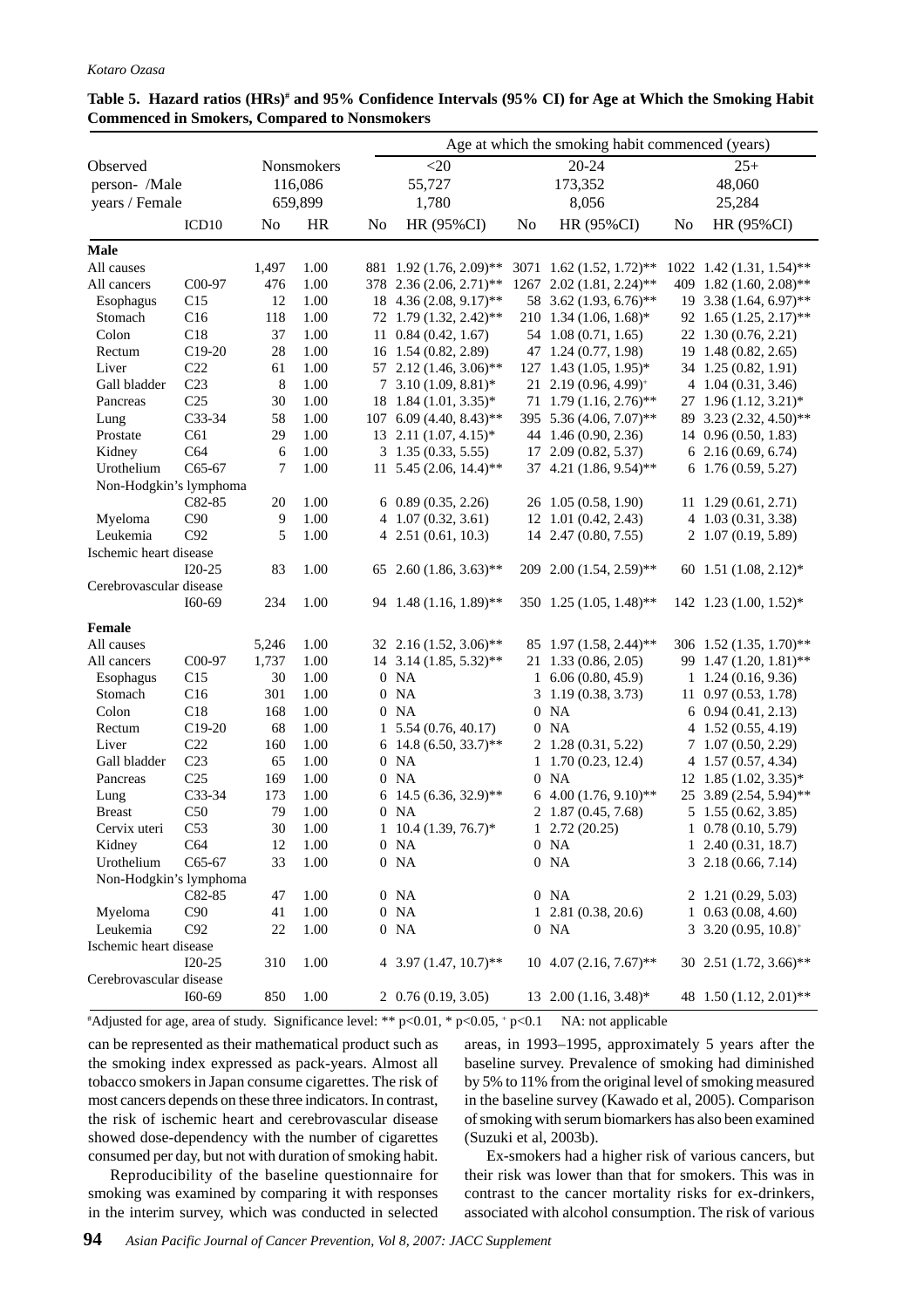|                         |                     |           |              |    |                                                     |    | Years since smoking ceased           |                |                                     |
|-------------------------|---------------------|-----------|--------------|----|-----------------------------------------------------|----|--------------------------------------|----------------|-------------------------------------|
| Observed                |                     |           | Nonsmokers   |    | $<$ 5                                               |    | $5 - 14$                             |                | $15+$                               |
| person- /Male           |                     |           | 116,086      |    | 35,875                                              |    | 58,192                               |                | 40,138                              |
| years / Female          |                     |           | 659,899      |    | 3,368                                               |    | 3,908                                |                | 2,540                               |
|                         | ICD <sub>10</sub>   | No        | <b>HR</b>    | No | HR (95%CI)                                          | No | HR (95%CI)                           | N <sub>0</sub> | HR (95%CI)                          |
| <b>Male</b>             |                     |           |              |    |                                                     |    |                                      |                |                                     |
| All causes              |                     | 1,497     | 1.00         |    | 717 1.42 (1.30, 1.55)**                             |    | 1020 1.27 (1.17, 1.37)**             |                | 825 1.03 (0.95, 1.13)               |
| All cancers             | C <sub>0</sub> 0-97 | 476       | 1.00         |    | 263 1.61 (1.38, 1.88)**                             |    | 392 1.52 (1.32, 1.73)**              |                | 305 1.28 (1.10, 1.48)**             |
| Esophagus               | C15                 | 12        | 1.00         |    | 11 3.01 (1.32, 6.87)**                              |    | $14$ 2.44 $(1.12, 5.32)^*$           |                | 8 1.58 (0.63, 3.93)                 |
| Stomach                 | C16                 | 118       | 1.00         |    | 47 1.19 (0.84, 1.67)                                |    | 80 1.25 (0.94, 1.67)                 |                | 67 1.14 (0.84, 1.55)                |
| Colon                   | C18                 | 37        | 1.00         |    | 25 2.05 (1.23, 3.42)**                              |    | $19 \t0.96(0.55, 1.68)$              |                | 22 1.27 (0.74, 2.17)                |
| Rectum                  | $C19-20$            | 28        | 1.00         |    | $5\; 0.50\; (0.19, 1.31)$                           |    | 18 1.16 (0.64, 2.10)                 |                | 13 1.00 (0.51, 1.96)                |
| Liver                   | C <sub>22</sub>     | 61        | 1.00         |    | 29 1.27 (0.81, 1.98)                                |    | 54 1.54 (1.06, 2.23)*                |                | 48 1.54 (1.05, 2.27)*               |
| Gall bladder            | C <sub>23</sub>     | 8         | 1.00         |    | $7\,2.89\,(1.04, 8.03)$                             |    | $9\;2.18\; (0.83, 5.69)$             |                | $7\;1.60\; (0.57, 4.47)$            |
| Pancreas                | C <sub>25</sub>     | 30        | 1.00         |    | 15 1.56 (0.83, 2.91)                                |    | 25 1.66 (0.97, 2.83) <sup>+</sup>    |                | 20 1.43 (0.80, 2.55)                |
| Lung                    | C33-34              | 58        | 1.00         |    | 72 3.66 (2.58, 5.19)**                              |    | 69 2.19 (1.54, 3.12)**               |                | 36 1.17 (0.77, 1.79)                |
| Prostate                | C61                 | 29        | 1.00         |    | 8 0.74 (0.33, 1.63)                                 |    | 21 1.29 (0.73, 2.28)                 |                | 15 0.82 (0.43, 1.54)                |
| Kidney                  | C64                 | 6         | 1.00         |    | $3\quad 1.35 \ (0.33, 5.43)$                        |    | $4\quad 1.19\ (0.33, 4.26)$          |                | $3\quad1.07\ (0.26, 4.42)$          |
| Urothelium              | C65-67              | 7         | 1.00         |    | $3\quad1.35\ (0.34, 5.27)$                          |    | $12 \quad 3.21 \quad (1.25, 8.23)^*$ |                | 8 2.07 (0.74, 5.77)                 |
| Non-Hodgkin's lymphoma  |                     |           |              |    |                                                     |    |                                      |                |                                     |
|                         | C82-85              | 20        | 1.00         |    | $7\;1.07\; (0.45, 2.56)$                            |    | $10\; 0.98\; (0.45, 2.11)$           |                | $6\,0.61\,(0.24, 1.54)$             |
| Myeloma                 | C90                 | 9         | 1.00         |    | $1\; 0.34\; (0.04, 2.72)$                           |    | $5\quad1.06\ (0.35, 3.18)$           |                | 8 1.95 (0.73, 5.18)                 |
| Leukemia                | C92                 | 5         | 1.00         |    | $4\quad2.48\ (0.65, 9.35)$                          |    | $6\,2.24\,(0.67, 7.43)$              |                | 8 4.04 (1.27, 12.8)*                |
| Ischemic heart disease  |                     |           |              |    |                                                     |    |                                      |                |                                     |
|                         | $I20-25$            | 83        | 1.00         |    | 47 1.63 (1.14, 2.34)**                              |    | 83 1.79 (1.32, 2.43)**               |                | 41 0.87 (0.60, 1.27)                |
| Cerebrovascular disease |                     |           |              |    |                                                     |    |                                      |                |                                     |
|                         | I60-69              | 234       | 1.00         |    | 91 1.20 (0.94, 1.53)                                |    | $114$ 0.93 (0.74, 1.16)              |                | 115 0.90 (0.72, 1.13)               |
| Female                  |                     |           |              |    |                                                     |    |                                      |                |                                     |
| All causes              |                     | 5,246     | 1.00         |    | 45 1.57 $(1.17, 2.11)$ <sup>**</sup>                |    | 63 1.51 (1.18, 1.94)**               |                | 44 1.26 (0.93, 1.69)                |
| All cancers             | C <sub>0</sub> 0-97 | 1,737     | 1.00         |    | $19\ 2.05\ (1.30, 3.23)$ **                         |    | 23 1.79 (1.18, 2.71)**               |                | $11 \quad 1.11 \quad (0.61, 2.02)$  |
| Esophagus               | C15                 | 30        | 1.00         |    | $0$ NA                                              |    | $1\;8.09\;(1.05, 62.0)^*$            |                | $0$ NA                              |
| Stomach                 | C16<br>C18          | 301       | 1.00         |    | $1\; 0.61\; (0.08, 4.37)$                           |    | $3\quad 1.35 \ (0.43, 4.23)$         |                | $1\; 0.56\; (0.07, 4.02)$           |
| Colon<br>Rectum         | $C19-20$            | 168<br>68 | 1.00<br>1.00 |    | $3\,3.74\,(1.19, 11.8)^*$                           |    | $1\; 0.77\; (0.10, 5.56)$<br>$0$ NA  |                | $2\; 2.14\; (0.52, 8.68)$<br>$0$ NA |
| Liver                   | C22                 | 160       | 1.00         |    | $1\,2.93\,(0.40, 21.3)$<br>$1, 1.05$ $(0.14, 7.51)$ |    | 2 1.40 (0.34, 5.69)                  |                | $0$ NA                              |
| Gall bladder            | C <sub>23</sub>     | 65        | 1.00         |    | $1, 2.78$ $(0.38, 20.2)$                            |    | $0$ NA                               |                | $0$ NA                              |
| Pancreas                | C <sub>25</sub>     | 169       | 1.00         |    | 2, 2.40(0.59, 9.71)                                 |    | 4 3.34 $(1.23, 9.06)^*$              |                | $2\;2.16\,(0.53, 8.76)$             |
| Lung                    | C33-34              | 173       | 1.00         |    | $2\;2.10\,(0.52, 8.50)$                             |    | 4 3.13 $(1.15, 8.50)^*$              |                | 2 2.15 (0.53, 8.73)                 |
| <b>Breast</b>           | C50                 | 79        | 1.00         |    | $3, 6.90 (2.16, 22.0)$ **                           |    | $0$ NA                               |                | 3 9.74 (3.04, 31.2)**               |
| Cervix uteri            | C53                 | $30\,$    | 1.00         |    | $0$ NA                                              |    | $0$ NA                               |                | $0$ NA                              |
| Kidney                  | C64                 | 12        | 1.00         |    | $0$ NA                                              |    | $0$ NA                               |                | $0$ NA                              |
| Urothelium              | C65-67              | 33        | 1.00         |    | 1 6.10 $(0.82, 45.3)^+$                             |    | $0$ NA                               |                | $0$ NA                              |
| Non-Hodgkin's lymphoma  |                     |           |              |    |                                                     |    |                                      |                |                                     |
|                         | C82-85              | 47        | 1.00         |    | 14.50(0.61, 32.9)                                   |    | $1, 3.37$ $(0.45, 24.7)$             |                | $0$ NA                              |
| Myeloma                 | C90                 | 41        | 1.00         |    | $0$ NA                                              |    | $1\,3.19\,(0.43, 23.5)$              |                | $0$ NA                              |
| Leukemia                | C92                 | 22        | 1.00         |    | $0$ NA                                              |    | $1\quad 5.35(0.71, 40.4)$            |                | $0$ NA                              |
| Ischemic heart disease  |                     |           |              |    |                                                     |    |                                      |                |                                     |
|                         | $I20-25$            | 310       | 1.00         |    | $7\,3.53\,(1.66, 7.50)$                             |    | $6$ 2.25 (1.00, 5.07)                |                | $0$ NA                              |
| Cerebrovascular disease |                     |           |              |    |                                                     |    |                                      |                |                                     |
|                         | $I60-69$            | 850       | 1.00         |    | $1\; 0.22\; (0.03, 1.58)$                           |    | $11 \quad 1.64 \quad (0.90, 2.98)$   |                | $7\;1.7\; (0.55, 2.47)$             |

# Table 6. Hazard ratios (HRs)# and 95% Confidence Intervals (95% CI) of Period Since Smoking Ceased in Ex**smokers, Compared to Nonsmokers**

# Adjusted for age, area of study. Significance level: \*\* p<0.01, \* p<0.05, + p<0.1 NA: not applicable

cancers decreased in proportion to the time interval following cessation of smoking. It appeared to require 15 years or longer, after quitting smoking, to reduce the cancer risk to levels similar to that in nonsmokers. Detailed analysis has been carried out for risk associations between smoking and lung cancer (Wakai et al, 2001) and cardiovascular disease (Iso et al, 2005a).

Based on various epidemiological and experimental studies, environmental tobacco smoke (ETS) has been identified as the definitive carcinogen. The risk of exposure to ETS is less than that for exposure through active smoking. For example, the estimated relative risk for lung cancer from exposure to ETS is 1.15–1.2 (IARC, 2003). In the JACC study, we failed to identify any significant risk associated with passive smoking for mortality of various cancers and other diseases in nonsmokers. Exposure to ETS at home and in other locations was evaluated separately in the baseline questionnaire. The validity of this finding was thought to be robust in the context of results obtained in a study